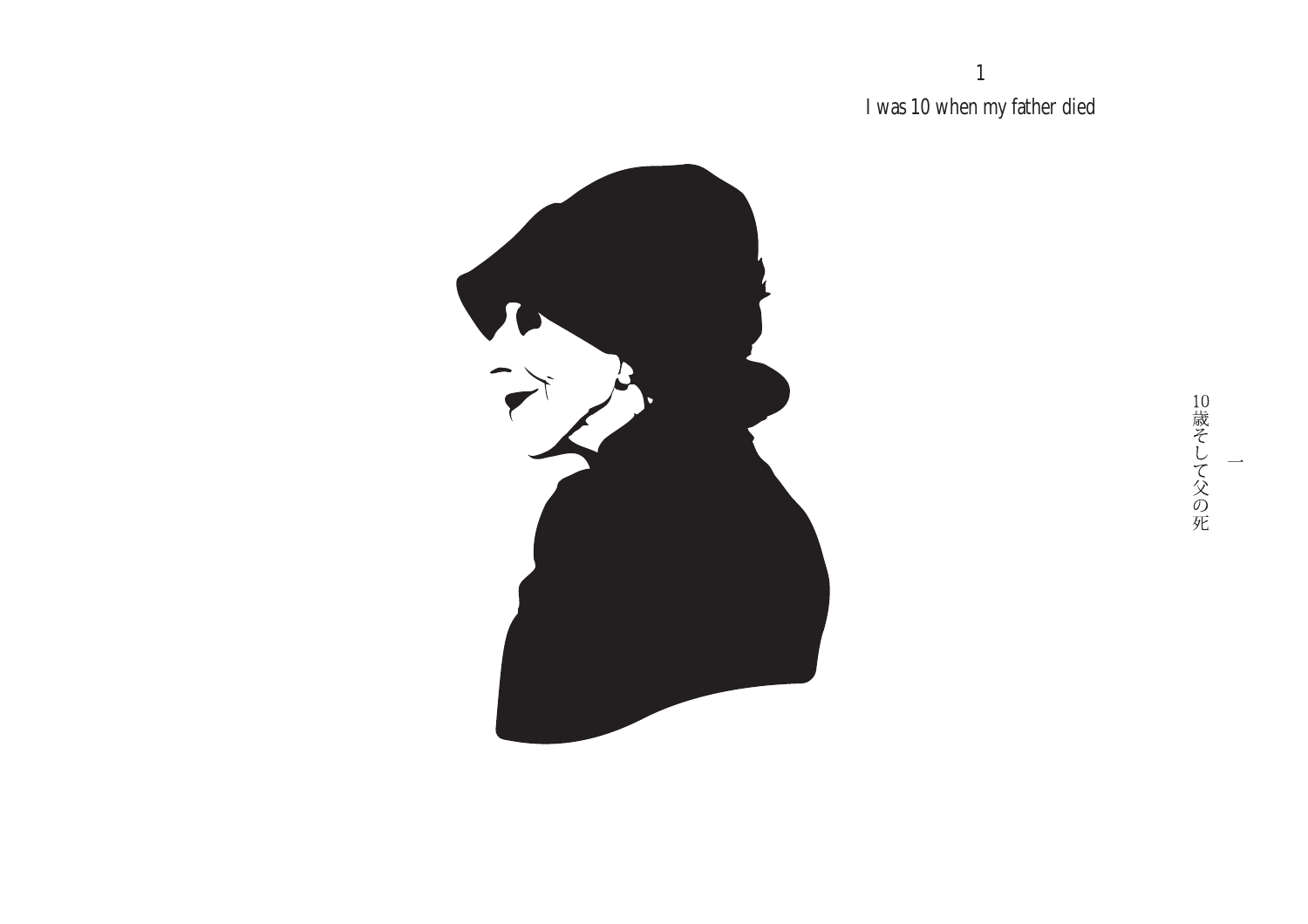Karen Blixen came from two well-to-do bourgeoisie families that had married into Danish nobility, and her family background played a decisive role in her own life and in her writings. Her mother's family came from Copenhagen merchants, but there were various officers and landed proprietors on her father's side.

商人として際立つ家系であり、父方は数多くの将校・士すことになる。母方はとりわけコペンハーゲンの裕福なと環境は自身の人生と作品の双方に決定的な役割を果た持つ裕福なブルジョワ2家系の出身である。彼女の家系カーアン・ブリクセンはデンマークの貴族と姻戚関係を 官を輩出し、 荘園領主であった。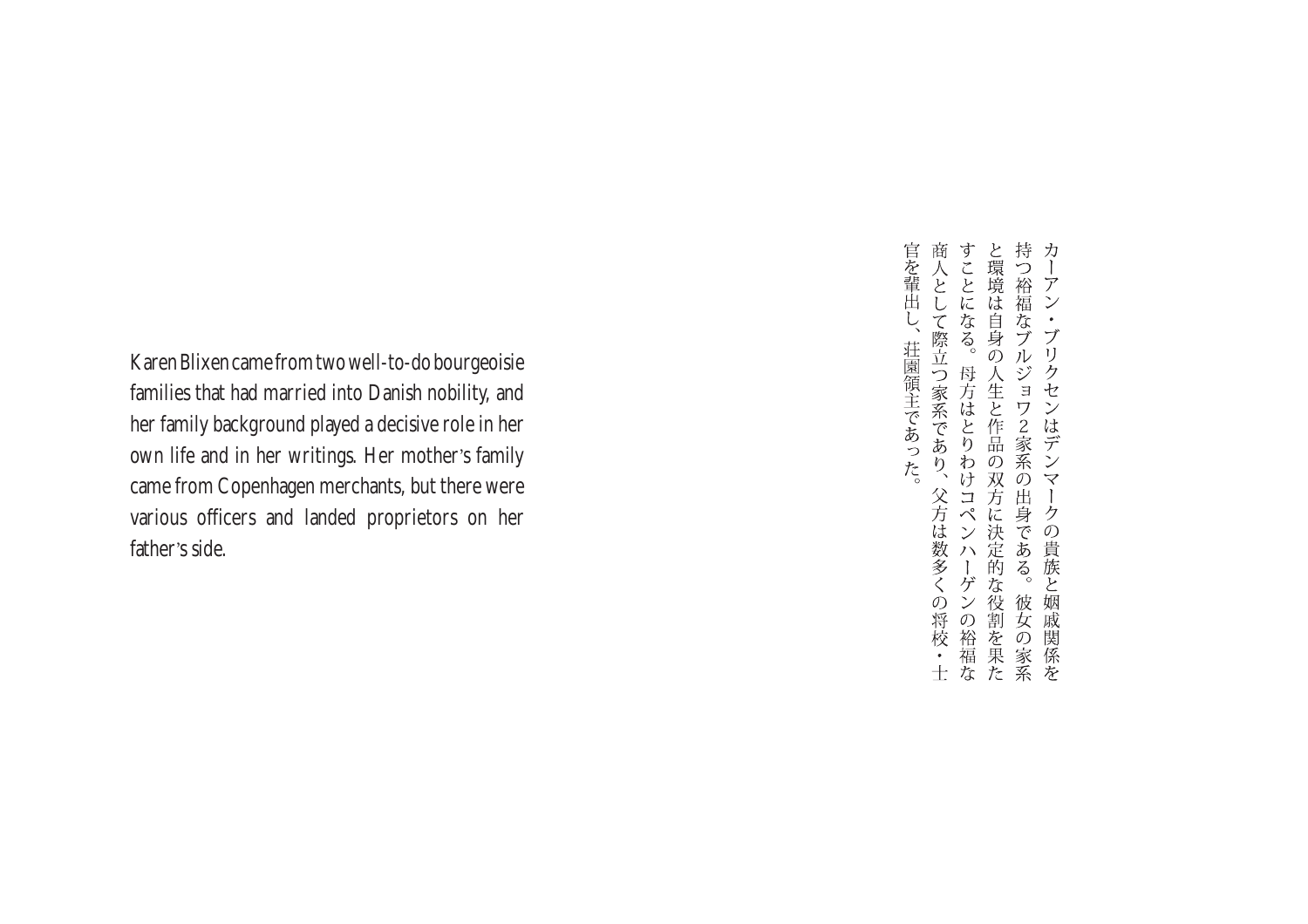

Wilhelm and Ingeborg Dinesen, Karen Blixen's parents, on the veranda in front of their estate Rungstedlund, north of Copenhagen, ca. 1888. They are seen here together with their three daughters, Inger (called Ea), Karen (calledTanne), and Ellen (called Elle).

第一章

 $\mathcal{J}$ 第一節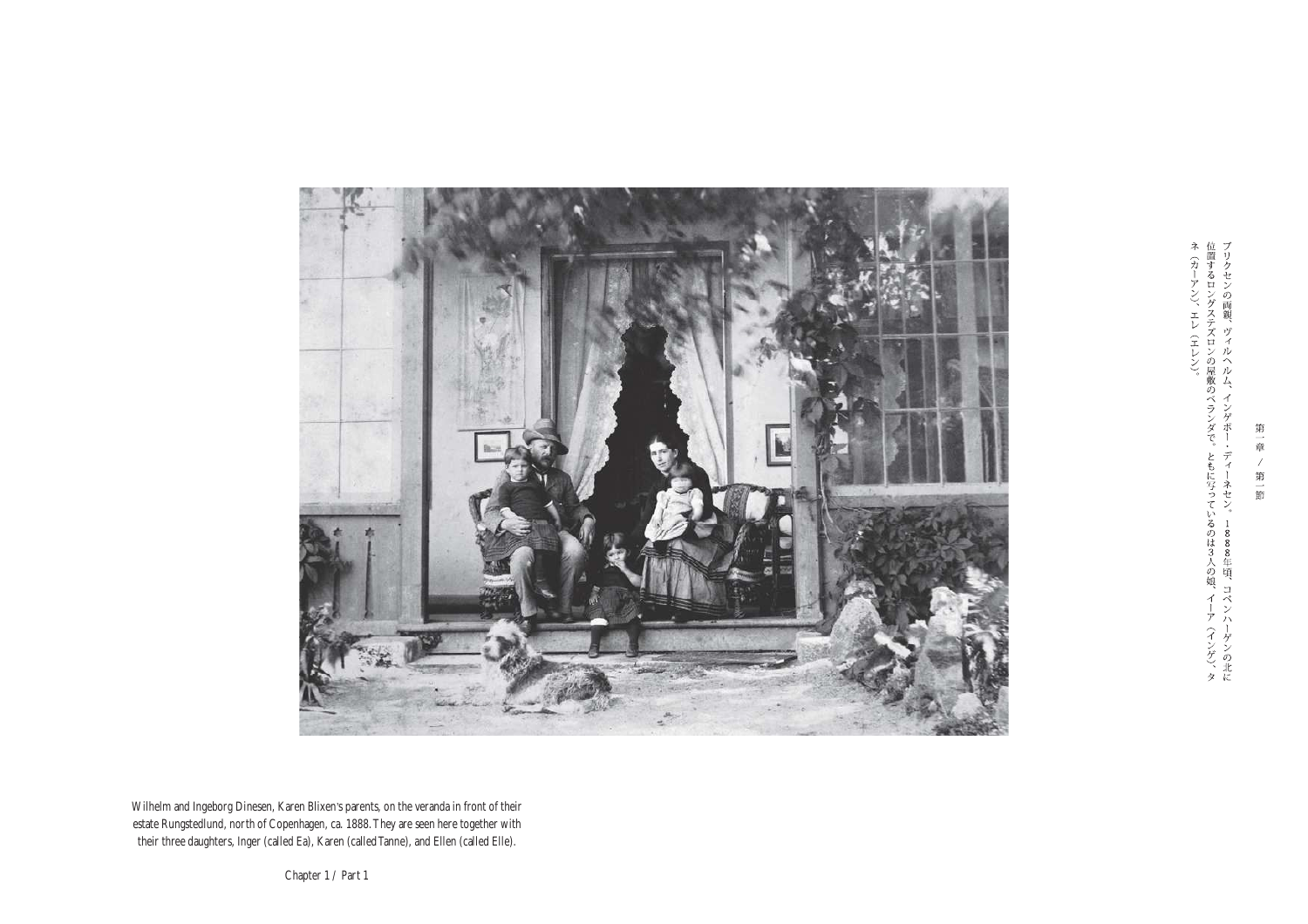こととなった。「ひきつけられ、ほとんどの作家が自らの経験として書くことのできない環境に直に触れる生活に非常にひきつけられ、ほとんどの作家が言い時期、フリースンボーのこの王家に近い豪奢で気ままなィン・フリースの伯爵夫人の姉にあたり、ブリクセンの父親は幼い頃からフリース家と親しい付き合いヴィルヘルム・ディーネセンの母親はユトランド半島にあるフリースンボー城のクラーウ・ユール・ヴ



Wilhelm Dinesen's mother was the sister of Countess Krag-Juel-Vind-Frijs of Frijsenborg Castle in Jutland. In his early youth, Karen Blixen's father moved with ease in this family circle. During an uncertain phase in her youth, Karen Blixen herself felt irresistibly drawn toward the almost princely life at Frijsenborg, where she gained first-hand familiarity with an environment that very few authors have been able to describe from within.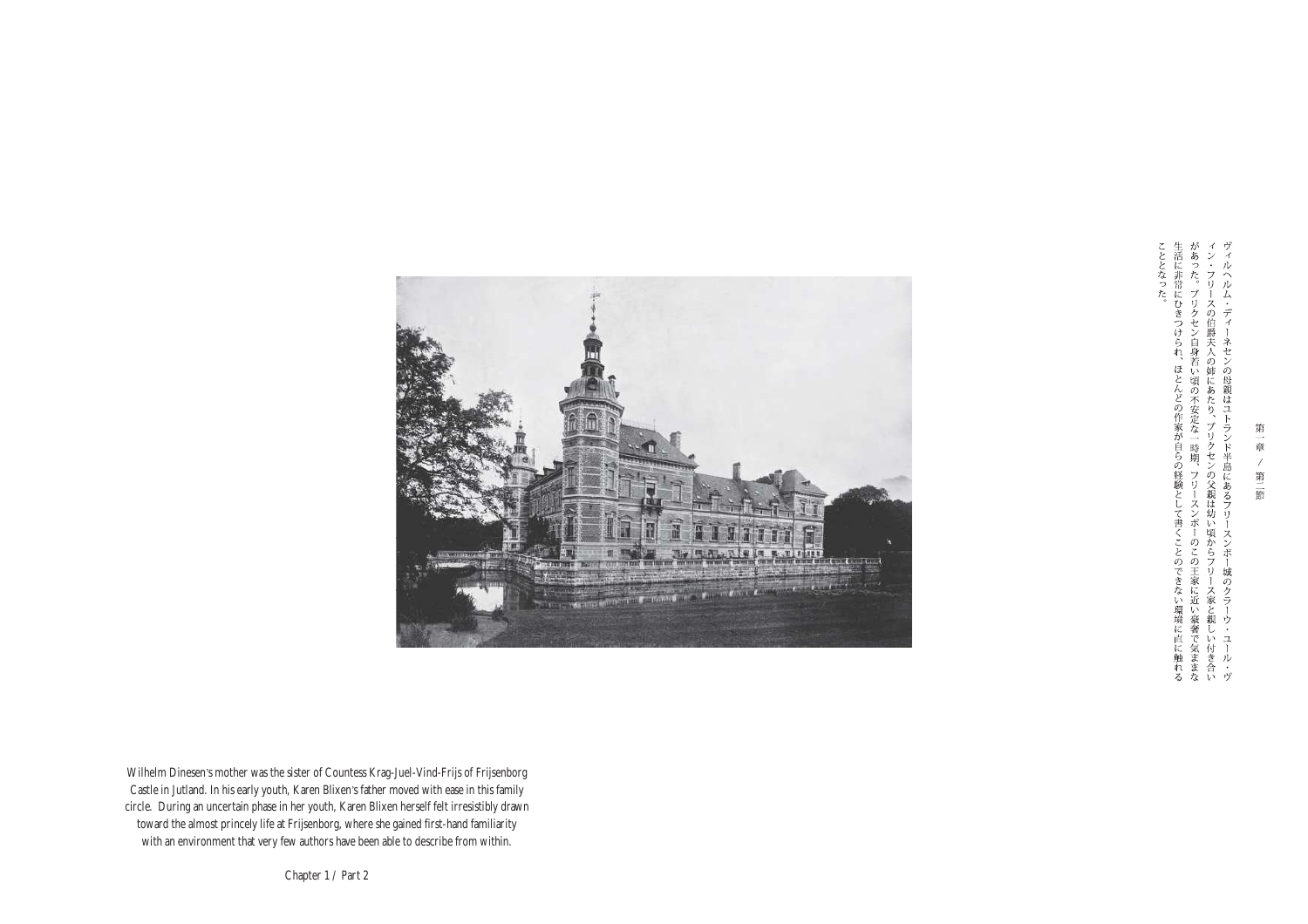

で侍従のラウランチウス・ディーネセン (1843~1916) のこの荘園で何度も休暇を過ごした。ユトランド半島グレーノーのカトホル厶荘園。ブリクセンの父親はここの出身であり、彼女自身も叔父

第一章

 $\mathcal{L}$ 

第三節

Katholm Manor at Grenå in Jutland. Karen Blixen's father came from here, and she herself spent many vacations at Katholm with her uncle, Chamberlain Laurentzius Dinesen (1843-1916).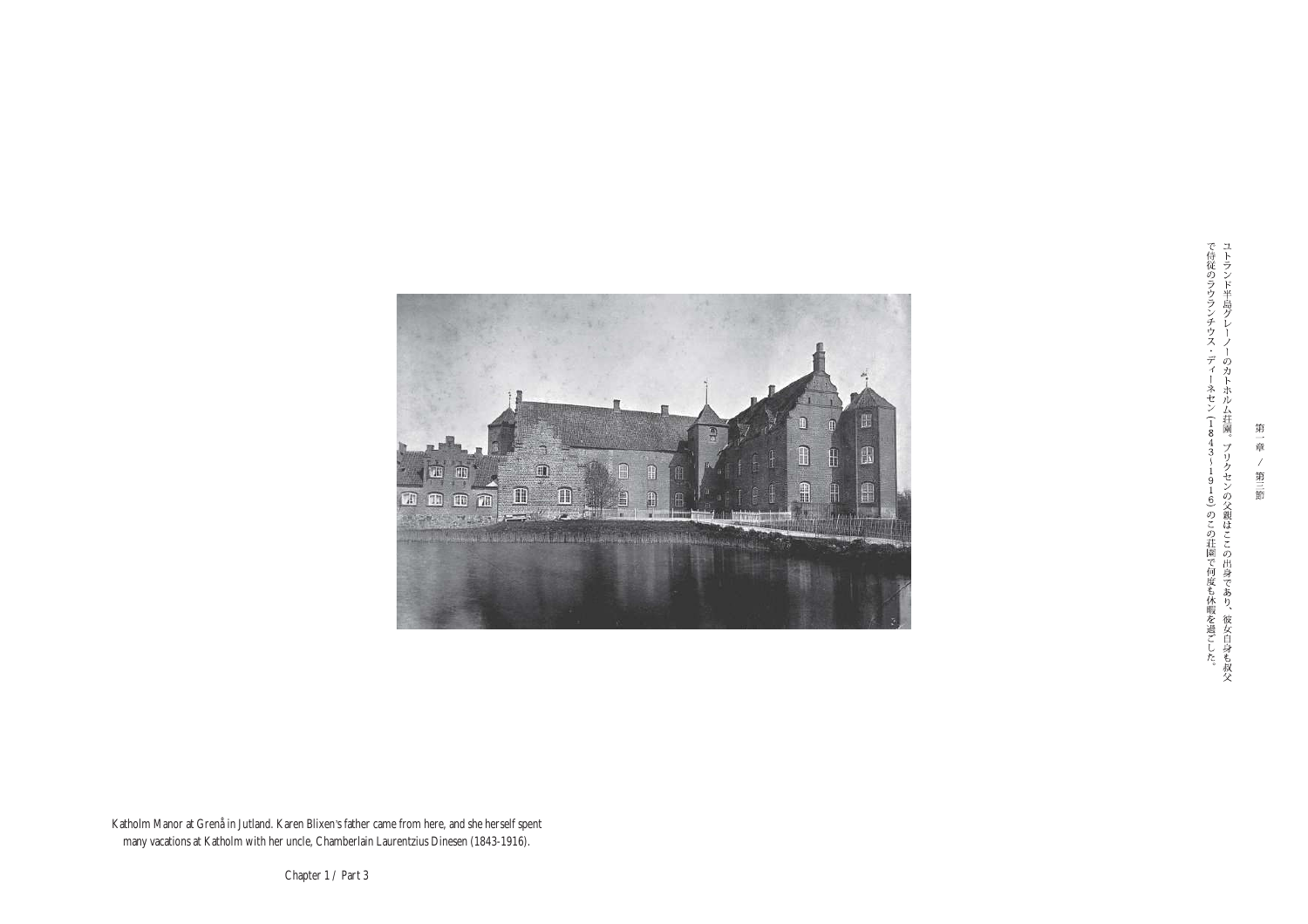当 <のフォーレヘーヴェ屋敷に住む妻の女系一族に託した。<br>-895年に彼はわずか49歳で自らの命を絶ち、5人の子どもの養育の責務を未亡人になった妻と、近『時南ユトランドを失ったことで全土を襲っていた敗北感をついに一度も克服することはなかった。バイルヘルム・ディーネセンは父親同様、1864年にデンマーク・プロイセン戦争に出征したが、

れぞれ1892年、 真は父親の死の翌年に撮られたものである。 1894年に誕生した。 左側がカーアン。彼女の2人の弟、トマスとアナスはそ



Like his father,Wilhelm Dinesen participated in the Danish war against Prussia in 1864, and the feeling of defeat that gripped the entire nation after the loss of Southern Jutland never entirely disappeared. In 1895, he took his own life, only 49 years old, and left the responsibility for raising five children to his widow and her female relatives at nearby Folehavegaard. The picture here was taken the year after her father's death. Karen is on the left. Her two brothers, Thomas and Anders, were born, respectively, in 1892 and 1894.

Chapter 1 / Part 4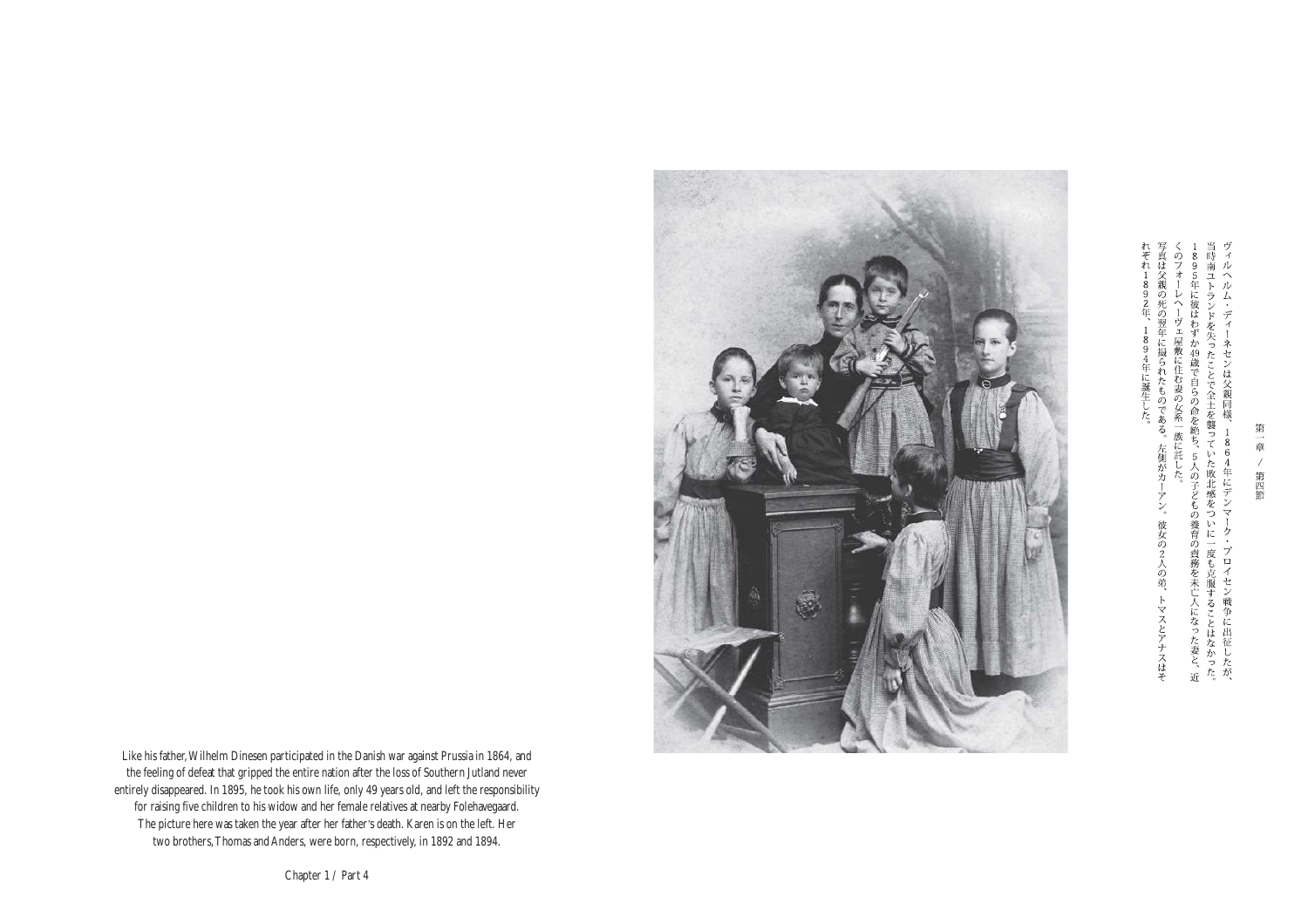失望させるものだった。と、「国会議員となり政治活動に足を踏み入れるが、その人生は彼を大いに帰還して荘園領主として生活し、国会議員となり政治活動に足を踏み入れるが、その人生は彼を大いにが、深刻な砲火を浴びることはなかった。ここには彼の東洋的な装いが見られる。1878年である。1870年代の終わりにブリクセンの父親はロシア・トルコ戦争に志願兵(トルコ側)として出征した



In the late 1870s, Karen Blixen's father volunteered for the Russo-TurkishWar (on theTurkish side) without ever seriously coming under fire. Here, he is seen in an 'Oriental'costume. The year is 1878.After returning home, he lived the life of a manor owner and entered into politics as a member of parliament, an occupation that caused him many disappointments.